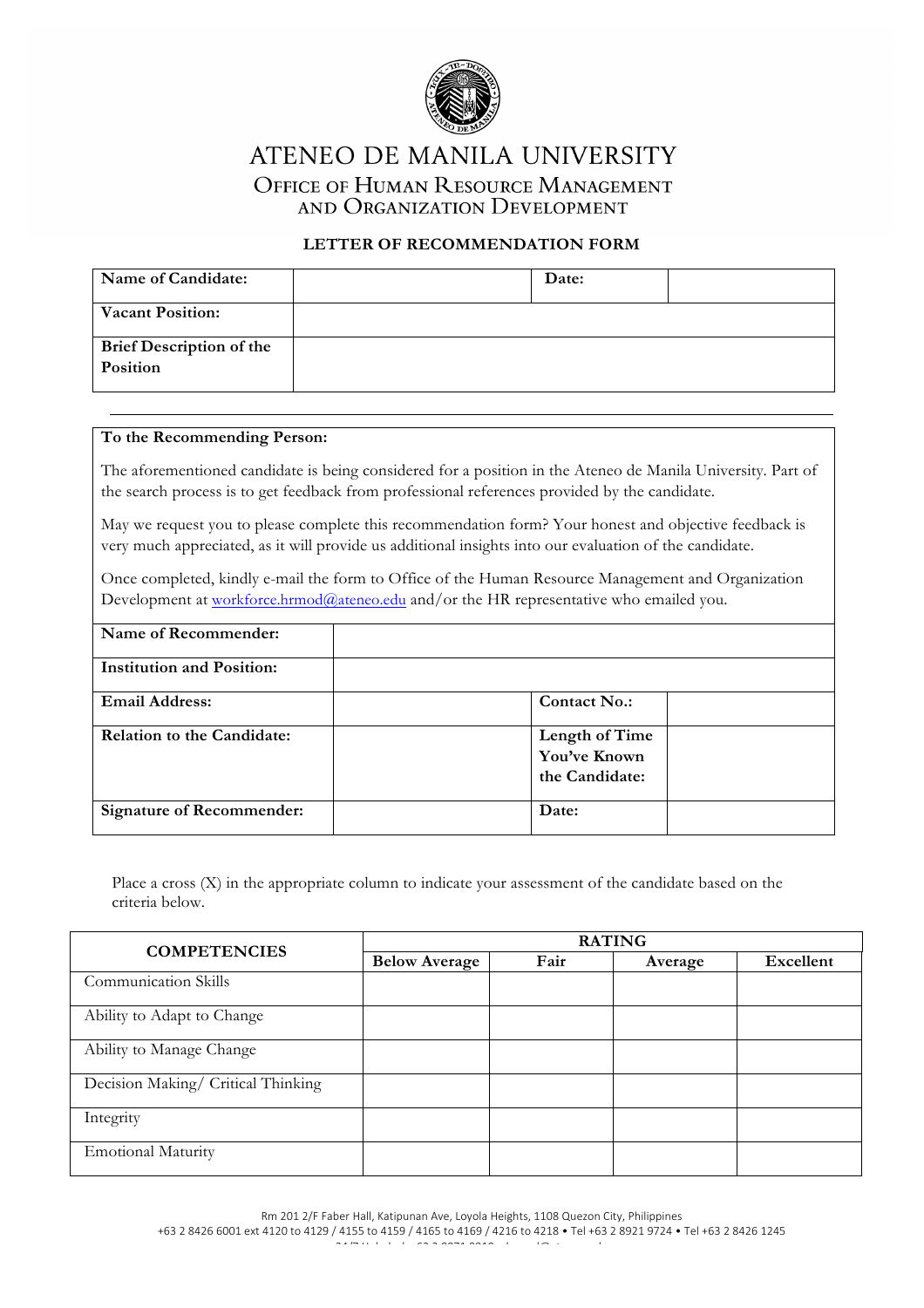| <b>COMPETENCIES</b>         | <b>RATING</b>        |      |         |                  |
|-----------------------------|----------------------|------|---------|------------------|
|                             | <b>Below Average</b> | Fair | Average | <b>Excellent</b> |
| Interpersonal Skills        |                      |      |         |                  |
| <b>Collaboration Skills</b> |                      |      |         |                  |
| People Management           |                      |      |         |                  |
| Leadership                  |                      |      |         |                  |
| Quality of Work             |                      |      |         |                  |
| Resourcefulness/Initiative  |                      |      |         |                  |
| Work Ethics                 |                      |      |         |                  |
| Intellectual Ability        |                      |      |         |                  |
| Technical Know-How          |                      |      |         |                  |
| <b>Business Acumen</b>      |                      |      |         |                  |

Please answer the following based on how you know the candidate. You may leave blank the items which you have not had the chance to observe.

Describe a time when the candidate was responsible for the significant growth in your organization. What role did s/he play? What impact has the candidate made on the organization?

Describe the candidate's leadership style. In what kind of environment will the candidate thrive?

Describe how the candidate works in a team. What impact has the candidate made on his/her staff?

Describe a time when the candidate had to deal with change. How did he/she go about it?

What would you consider to be the candidate's strengths?